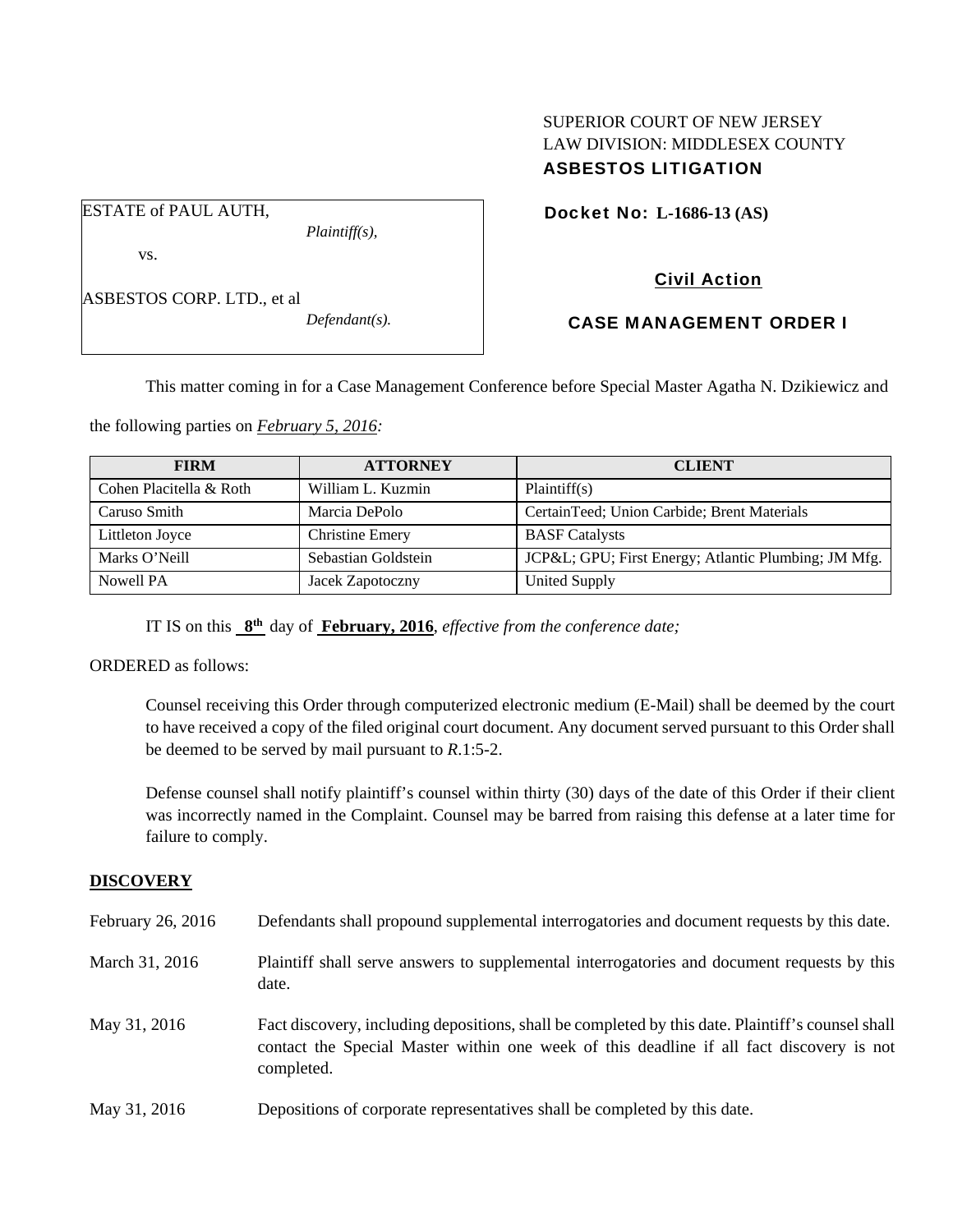### **EARLY SETTLEMENT**

July 29, 2016 Settlement demands shall be served on all counsel and the Special Master by this date.

### **SUMMARY JUDGMENT MOTION PRACTICE**

- June 10, 2016 Plaintiff's counsel shall advise, in writing, of intent not to oppose motions by this date.
- June 24, 2016 Summary judgment motions shall be filed no later than this date.
- July 22, 2016 Last return date for summary judgment motions.

#### **MEDICAL DEFENSE**

| May 31, 2016    | Plaintiff shall serve medical expert reports by this date.                                                                                                                                                                                               |
|-----------------|----------------------------------------------------------------------------------------------------------------------------------------------------------------------------------------------------------------------------------------------------------|
| May 31, 2016    | Upon request by defense counsel, plaintiff is to arrange for the transfer of pathology specimens<br>and x-rays, if any, by this date.                                                                                                                    |
| August 31, 2016 | Defendants shall identify its medical experts and serve medical reports, if any, by this date.<br>In addition, defendants shall notify plaintiff's counsel (as well as all counsel of record)<br>of a joinder in an expert medical defense by this date. |

#### **LIABILITY EXPERT REPORTS**

| June 30, 2016 | Plaintiff shall identify its liability experts and serve liability expert reports or a certified expert |
|---------------|---------------------------------------------------------------------------------------------------------|
|               | statement by this date or waive any opportunity to rely on liability expert testimony.                  |

August 31, 2016 Defendants shall identify its liability experts and serve liability expert reports, if any, by this date or waive any opportunity to rely on liability expert testimony.

#### **ECONOMIST EXPERT REPORTS**

- June 30, 2016 Plaintiff shall identify its expert economists and serve expert economist report(s), if any, by this date or waive any opportunity to rely on economic expert testimony.
- August 31, 2016 Defendants shall identify its expert economists and serve expert economist report(s), if any, by this date or waive any opportunity to rely on economic expert testimony.

#### **EXPERT DEPOSITIONS**

September 23, 2016 Expert depositions shall be completed by this date. To the extent that plaintiff and defendant generic experts have been deposed before, the parties seeking that deposition in this case must file an application before the Special Master and demonstrate the necessity for that deposition. To the extent possible, documents requested in a deposition notice directed to an expert shall be produced three days in advance of the expert deposition. The expert shall not be required to produce documents that are readily accessible in the public domain.

\_\_\_\_\_\_\_\_\_\_\_\_\_\_\_\_\_\_\_\_\_\_\_\_\_\_\_\_\_\_\_\_\_\_\_\_\_\_\_\_\_\_\_\_\_\_\_\_\_\_\_\_\_\_\_\_\_\_\_\_\_\_\_\_\_\_\_\_\_\_\_\_\_\_\_\_\_\_\_\_\_\_\_\_\_\_\_\_\_\_\_\_\_\_\_\_\_\_\_\_\_\_\_\_\_\_\_\_\_\_